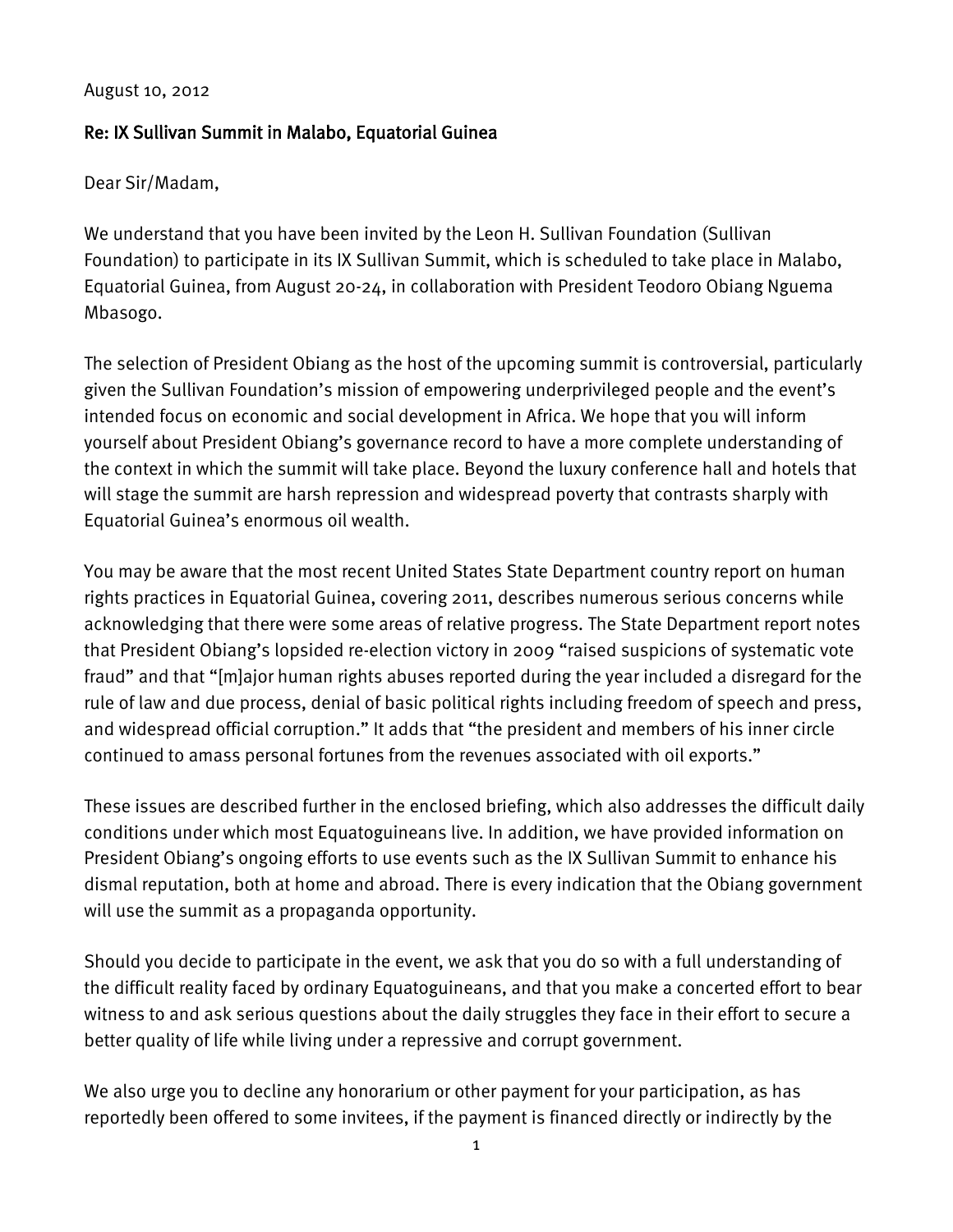government of Equatorial Guinea.

Finally, we hope that you will seek to encourage the many reforms that are needed in Equatorial Guinea to achieve the Sullivan Foundation's worthy aim of "a just and fair society for all." We believe that doing so would be a fitting tribute to the ideals of the late Reverend Leon H. Sullivan.

Sincerely,

- 1. Africa Action (United States)
- 2. Africa Focus Bulletin (United States)
- 3. African Solutions to African Problems (South Africa)
- 4. Afro-Egyptian Human Rights Organization (Egypt)
- 5. Association of Evangelicals in Africa (Pan-African)
- 6. Caux Round Table (International)
- 7. Center for Human Rights and Rehabilitation (Malawi)
- 8. Center for Research and Development (Zimbabwe)
- 9. Centre for Human Rights, University of Pretoria (South Africa)
- 10. Centre for Law and Democracy (Canada)
- 11. Corruption Watch (United Kingdom)
- 12. EG Justice (United States)
- 13. Egyptians Against Corruption (Egypt)
- 14. Eritrean Global Solidarity for Justice, Human Rights, & Democracy (United States)
- 15. The Concern for Development Initiatives in Africa (Eastern and Southern Africa)
- 16. Foreign Policy In Focus (United States)
- 17. Free West Papua Campaign (United Kingdom)
- 18. Global Witness (International)
- 19. Gram Bharati Samiti (India)
- 20.Human Rights Foundation (United States)
- 21. Human Rights Institute of South Africa (South Africa)
- 22.Human Rights Watch (International)